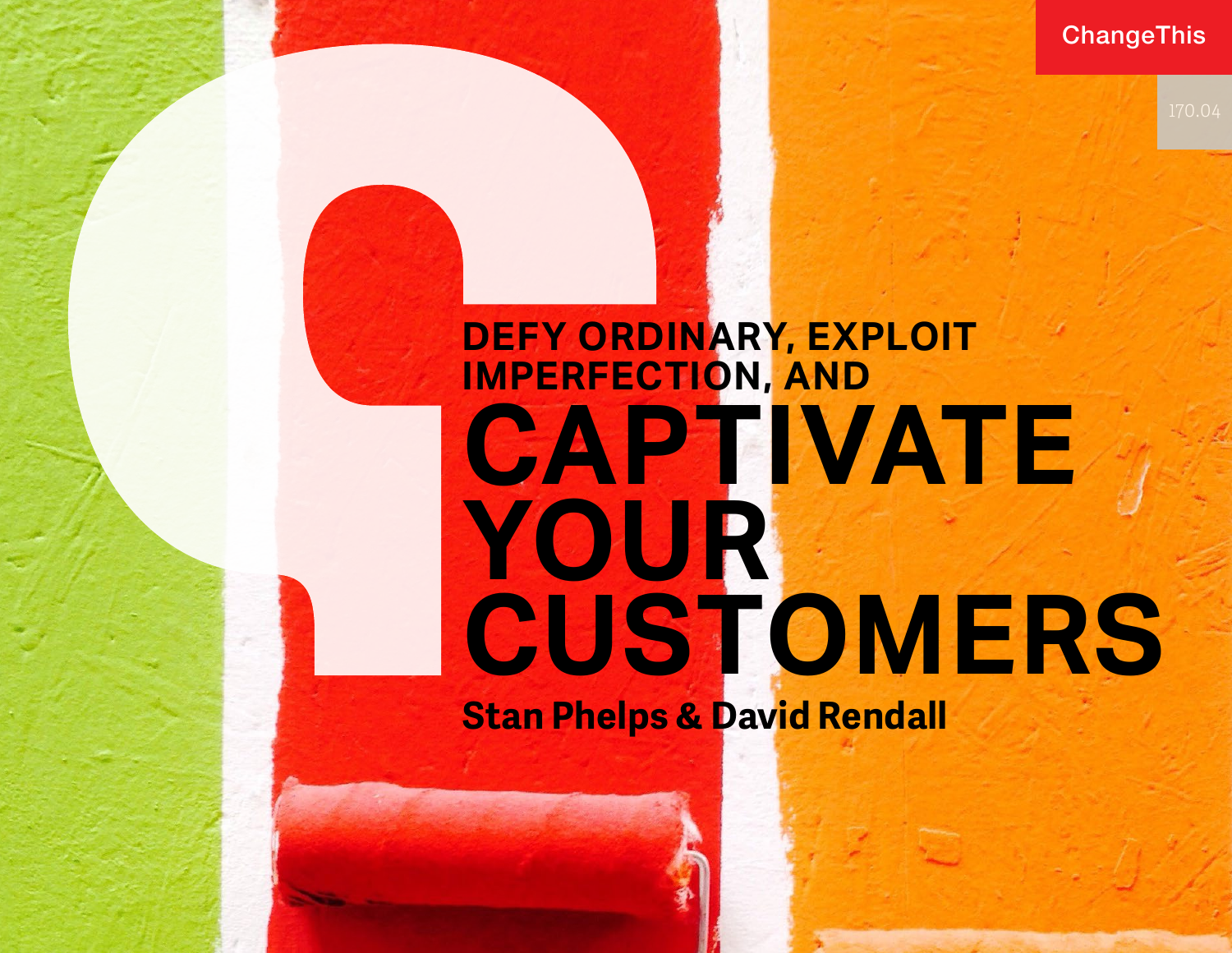**In her book,** *Different: Escaping the Competitive Herd*, Harvard Business School marketing professor Youngme Moon argues that "the ability to compete is dependent upon the ability to differentiate from competitors." However, she goes on to say that "the number of companies who are truly able to achieve competitive separation is depressingly small." This is because companies tend to define their strengths and weaknesses using the same measurements and standards as their competitors. This leads to homogeneity, not differentiation. When everyone is trying to build on the same strengths and eliminate the same weaknesses, all companies start to look the same.

It's very common for brands to homogenize. As we look at what successful companies are doing, it's natural to emulate them. This has even been institutionalized in the process of benchmarking. We try to find out what others are doing right, and then do the same thing. It sounds reasonable, but there's a problem.

The problem is that when everyone in an industry starts copying the leaders, then, over time, the entire industry starts to look the same, feel the same, and sound the same. There are no differences. Nothing distinguishes one brand from another. As Moon explains:

*"The dynamic is not unlike a popularity contest in which everyone tries to win by being equal parts friendly, happy, active, and fun. Or an election campaign in which all the candidates try to be charming, serious, humble, and strong. Once everyone starts doing it, no one stands out."*

So how can you create one of the few organizations that become extraordinary?

How can you succeed where most organizations fail?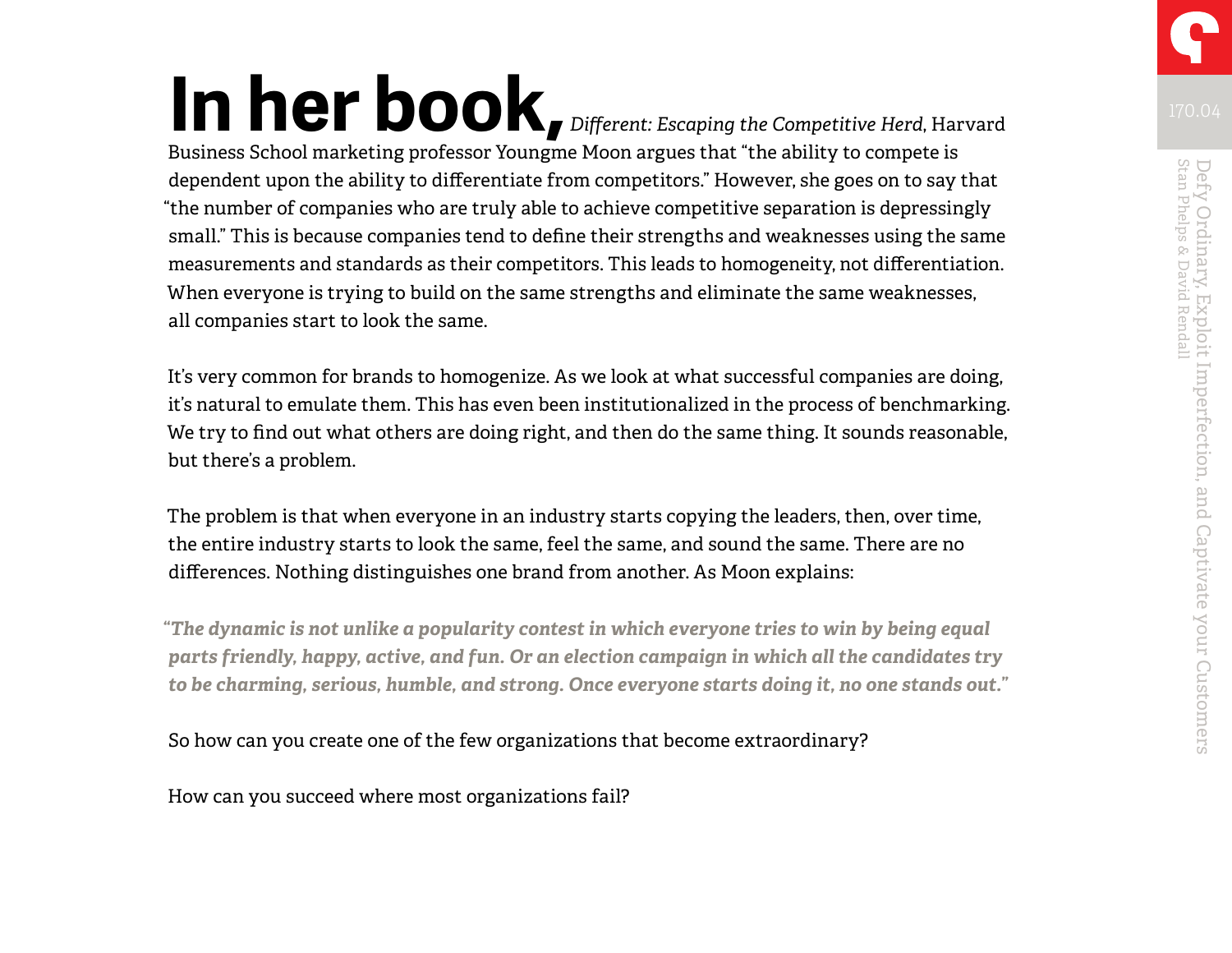Maybe you could practice organizational kintsugi.

In the 15th century the Japanese Shogun Ashikaga Yoshimasa sent for his favorite tea bowl. The broken bowl was in the process of being repaired. When it came back it was fixed using ugly metal staples and other crude materials. It spurred him to ask his own craftsman to find a more aesthetically pleasing method of repair. This time, they used lacquer and gold to meticulously repair the cracks.

The shogun was extremely pleased and the result became the art of kintsugi, the practice of repairing broken pottery with lacquer mixed with powdered gold, silver, or platinum. The gold is used to call attention to the breaks, instead of concealing them.

Collectors became so enamored with the new art that some were accused of deliberately smashing valuable pottery so it could be repaired with golden seams. Mending the cracks in this way makes the object more beautiful, not despite the flaws, but because of attention placed on them.

Kintsugi is based on the idea that the broken is more beautiful than the pristine. This is the foundation of our differentiation strategy. We believe that companies can separate themselves from their competitors by illuminating imperfections, instead of eliminating them; by highlighting flaws, instead of hiding them.

A Pink Goldfish is a company that embraces this unconventional approach. We gathered 200 examples and distilled them into a simple seven-part framework, which starts with flaunting.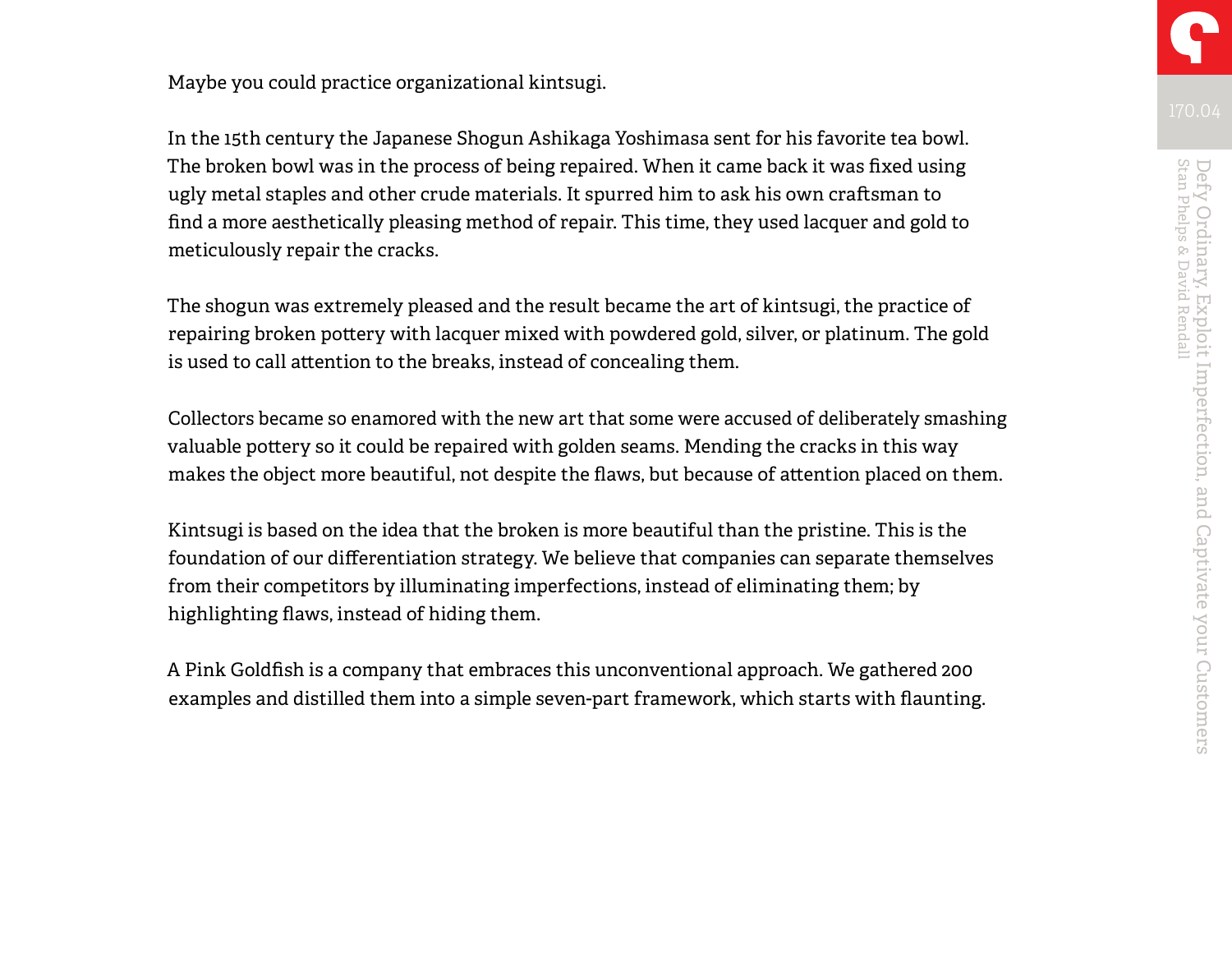## **1. Flaunting**

Flaunt means to parade without shame. Flaunting is about being unapologetic about your organization's flaws. You take pride in your organization's faults. You emphasize them, accentuate them, feature them, highlight them, expose them, call attention to them, and openly display them. You definitely aren't trying to hide them or fix them.

This might sound unwise, because this isn't the way most organizations operate. It isn't what most business books recommend. Managers have been taught to find and fix weakness, to seek perfection. So let's look at a company that flaunts their weaknesses.

**Alt Hotels is a Canadian chain "offering a unique alternative to conventional hotels."** They didn't just eliminate the services that most customers expect, they created a campaign that brags about all the things you won't find at their hotels. It's called "we do less."

Each of the five ads focuses on what they don't do, and what they do instead.

| We don't have a mini bar.    | We do have a hip lounge.                  |
|------------------------------|-------------------------------------------|
| We don't have a concierge.   | We do have an app with all the hot spots. |
| We don't have a pool.        | We do have a pool table.                  |
| We don't offer room service. | We do have fresh grab and go meals.       |
| We don't have a bellman.     | We do have a versatile helpful staff.     |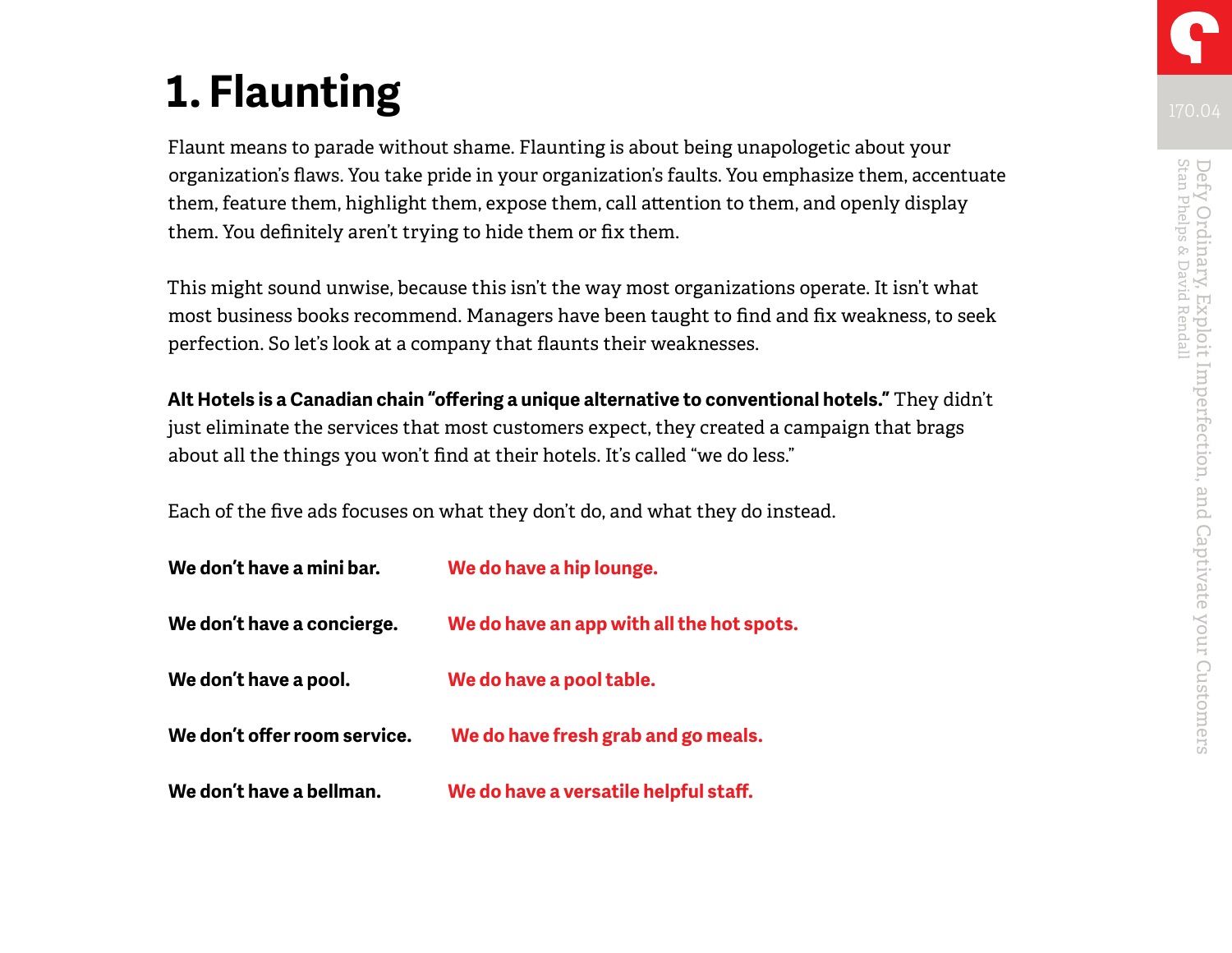Alt Hotels doesn't apologize for their flaws. In fact, each weakness is deliberately designed. They don't exceed expectations. They don't even meet expectations. They do less. And they're proud of it. By flaunting their faults, they attract the customers who want what they have, and repel the customers who want what they don't have.

# **2. Lopsiding**

Most brands try to be balanced and well-rounded. It's interesting to note that synonyms for balanced include: sane, right, normal, and stable. Those sound like worthy goals. Be the perfect amount of everything. Be the best of all worlds. Make everyone happy. Eliminate flaws, minimize them, decrease them, diminish them, and lessen them. But this is the wrong approach on the road to differentiation.

Lopsiding is about being unbalanced, imperfect, unstable, and odd. Let's stop here for a second. Synonyms for unbalanced (lopsided) include: crazy, insane, and unsound. Those don't sound like promising descriptions of brand strategy, but bear with us.

Most brands try to be balanced and well-rounded. That sounds like a worthy goal. But this is the wrong approach on the road to differentiation.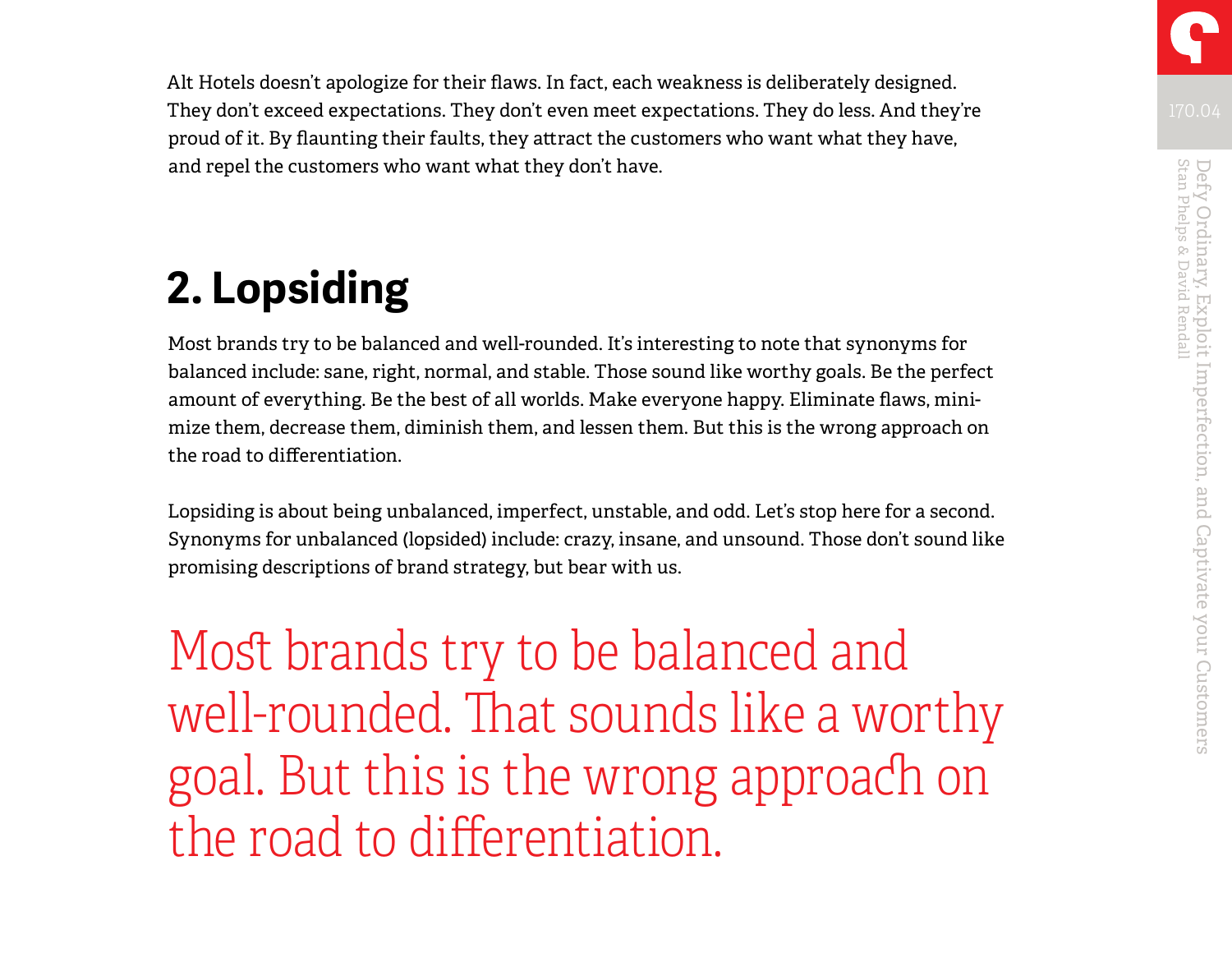Lopsiding involves amplifying, not reducing, your brand's flaws. We want you to expand them, magnify them, increase them, turn them up, exaggerate them, and then supersize them.

Lopsiding is purposefully doing MORE of what makes your brand weird or weak. This is flaunting weaknesses at its best. You aren't just proud of your weaknesses, you are expanding and extending them. You are accentuating your imperfections.

#### **A great example of lopsiding is Hardee's.**

In 2004, the documentary, Super Size Me, rocked the fast food world. Morgan Spurlock's 30-day McDonald's binge demonstrated definitively something that no one really knew. Fast food isn't good for you. In response, many chains started adding healthy options, like water, yogurt, fruit, and salads to their menu.

But Hardee's responded differently. They didn't create new healthy options. They developed thickburgers, giant fat and calorie-laden monsters in 1/2-pound and 2/3-pound varieties. For example, the All-American thickburger piles a sliced hot dog on top of a burger with all the fixings, including potato chips. The Philly Cheesesteak thickburger loads steak, cheese, onions and peppers onto an already gigantic burger.

Critics called Hardee's oblivious and called the burgers pre-historic. They said Hardee's was stuck in the past. They predicted that Hardee's would fail if they didn't conform to the trend toward healthier food. They were wrong.

It's been almost 15 years since Super Size Me debuted and Hardee's is growing and profitable. And they just unveiled the new Aporkalypse burrito and biscuit. The whole pig (ham, sausage, and bacon) along with eggs and cheese on the same sandwich. We think the name speaks for itself.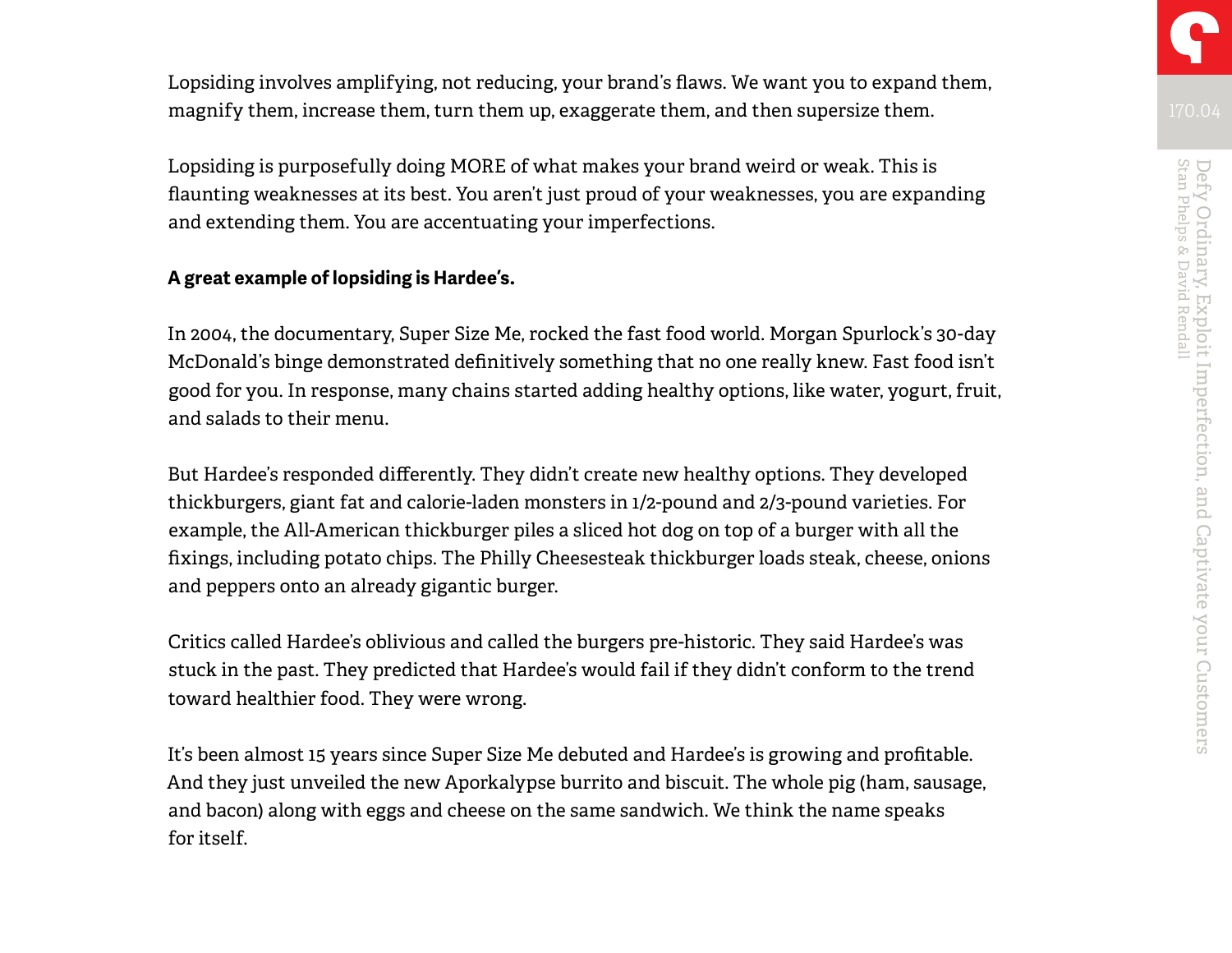Hardee's succeeded by amplifying the weaknesses of fast food while everyone else was busy trying to moderate those same weaknesses. They took fast food, which was already tremendously unhealthy, and they made it even unhealthier. They took fatty foods and made them fattier. They took nasty food and made it nastier. And it worked. But there's an even more interesting ending to this story.

Remember McDonald's? After more than a decade of offering healthier foods, they are changing course. According to the Wall Street Journal, March 2017, "McDonald's has decided to shift focus back to core products. After losing about 500 million U.S. orders over the past five years over failed attempts to widen its customer base, the fast-food chain said it is going to embrace its identity as an affordable fast-food chain and stop chasing after people who will rarely eat there."

A customer survey showed that they were losing customers to other fast food restaurants, not to outlets offering healthy foods. They also saw that their own healthy options weren't selling very well. In response, McDonald's is removing some of their low-calorie low-fat menu items, like oatmeal, wraps, and salads. They tried to be balanced and it didn't work. Now they are back to being lopsided.

### **3. Antagonizing**

Antagonizing is about polarizing, alienating, repelling, and taunting. This isn't normal behavior. When most brands encounter irate customers, they try to soothe or placate or pacify or calm or reassure. They want to win over or win back the irate customer. They want to hug them and exceed their expectations. During planning sessions, they use focus groups and customer surveys. The goal is to discover what people want and then give it to them. That's not what antagonizing is about.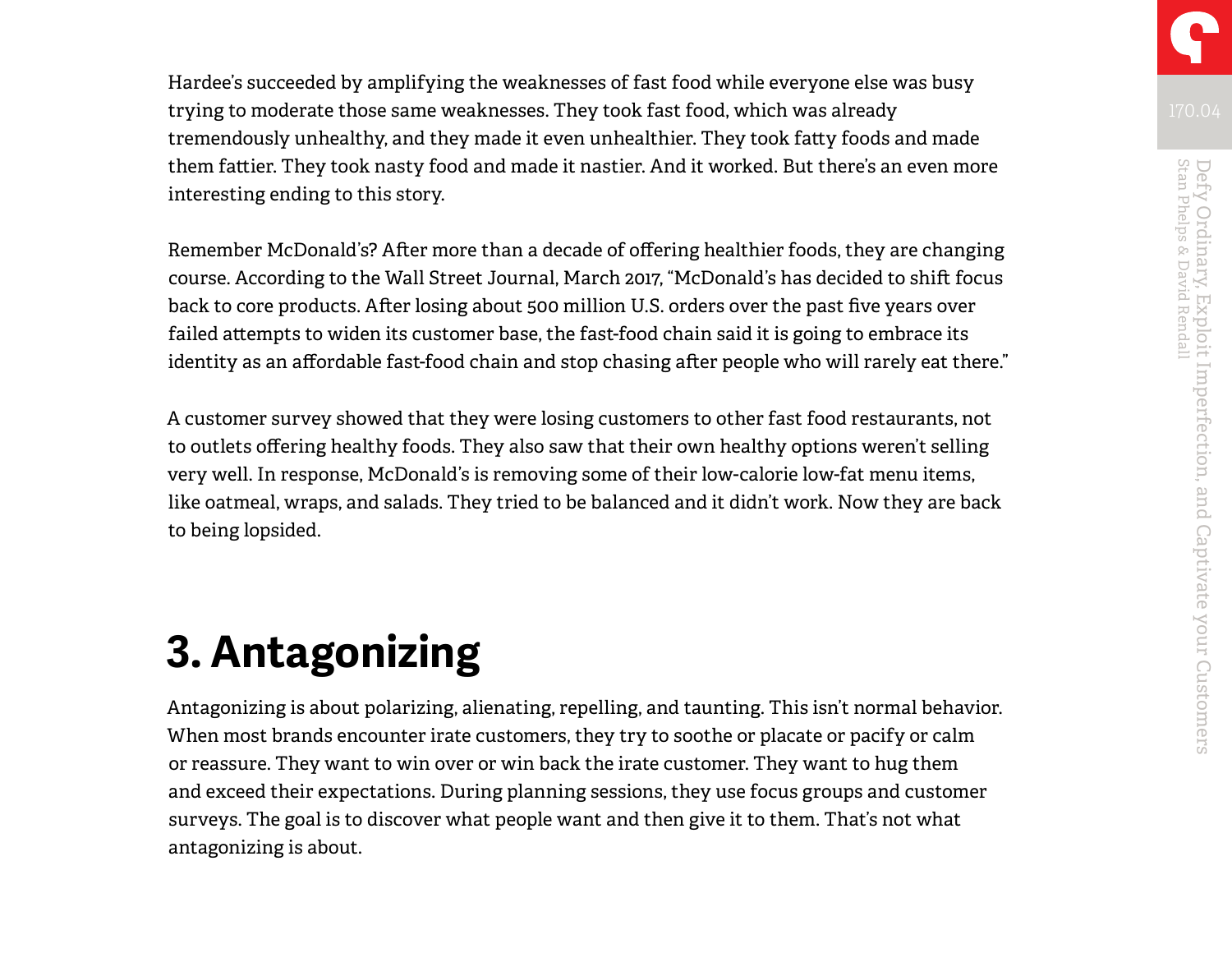We want you to deliberately exasperate, irritate, provoke, aggravate, and instigate hostility. Go out of your way to rub people the wrong way. Try to earn a few more one-star reviews on Amazon or Yelp. Tell your employees to increase the number of complaints. Make customer satisfaction less of a priority. Ring a bell in the office every time you get a nasty email. Try it. The more some people hate you, the more other people will love you.

**The Alamo Drafthouse Cinema is a great example of antagonizing.** Their strictly enforced policy of movie-going etiquette has made them both famous and infamous. They have clear rules that everyone has to follow. If someone breaks the rules, they are punished.

Many brands increasingly monitor the internet for negative product reviews and contact reviewers to remedy complaints, persuading some to revise reviews with higher ratings. Not the Alamo Drafthouse Cinema; they take movie-going seriously. They are obsessed with the cinema experience, and they know their approach will make some people unhappy, very unhappy.

They maintain strict rules for both talking and texting during a movie, and for late arrivals. Additionally, children under two are not allowed in the theater except for special events. Unsupervised minors are not allowed either unless they are 15 years old and have been accepted into a membership program, which includes training on the theater's many policies.

Go out of your way to rub people the wrong way.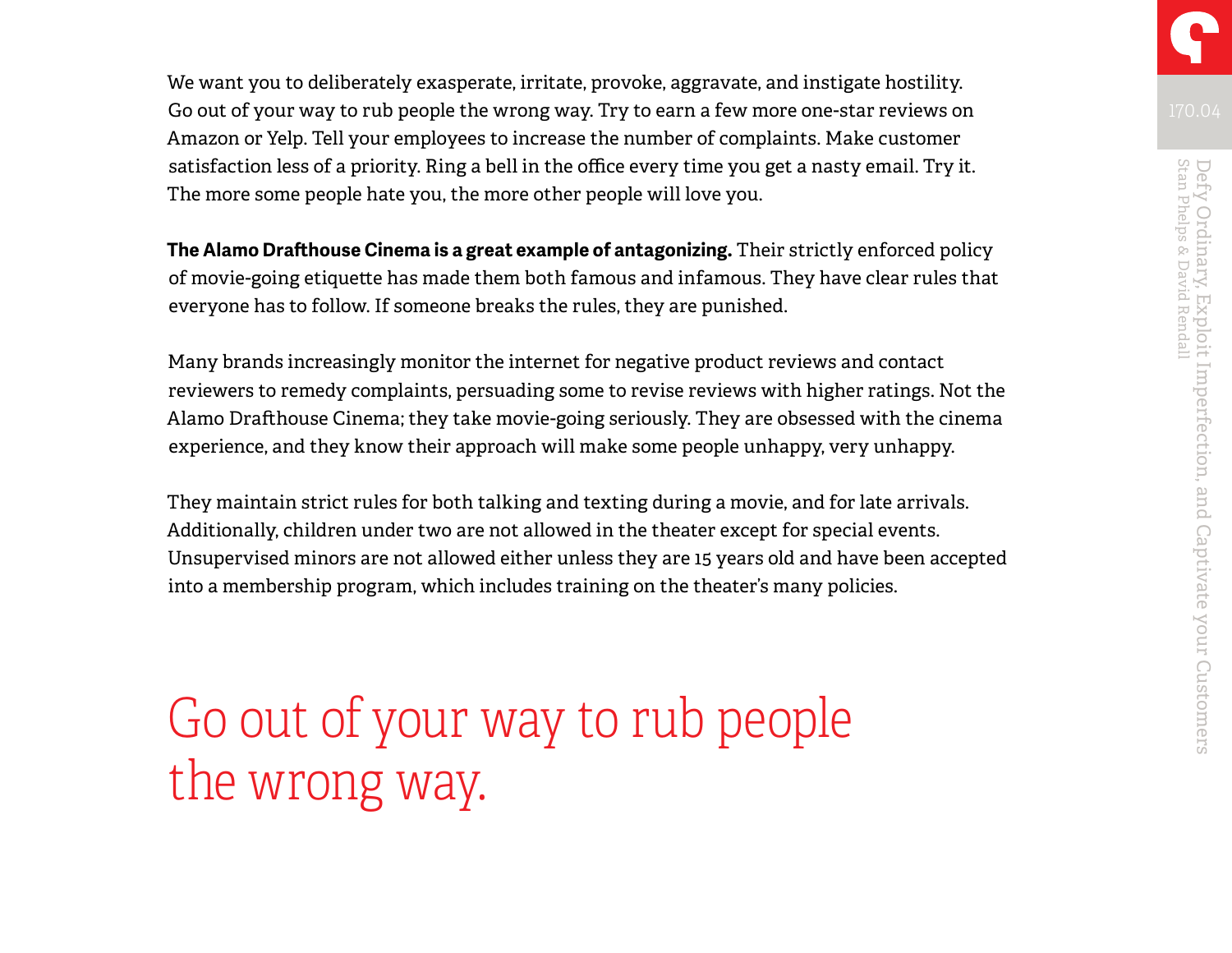Alamo knows that their approach isn't popular with everyone. Tim League offered this explanation, "When we adopted our strict no talking policy back in 1997, we knew we were going to alienate some of our patrons. That was the plan. If you can't change your behavior and be quiet (or unilluminated) during a movie, then we don't want you at our venue."

Violators of the rules are given a warning and are then subject to removal. And they will remove you. One moviegoer found this out the hard way in 2011. And she did not take it well. It was so epic that Alamo turned it into a PSA that they show before the movie starts. Here's the transcript:

*Alamo Drafthouse: At the Alamo Drafthouse, we have a simple rule: If you talk or text during a movie, we kick you out. Sometimes, that pisses the movie talker off. What follows is an actual voicemail a customer left us after being kicked out.*

*Customer:* Yeah, I was wondering if you guys actually enjoy treating your customers like pieces of sh\*t? Because that's how I felt when I went to the Alamo Drafthouse. Okay?

You know what? I didn't know that I wasn't supposed to text in your little crappy ass theater. It was too f\*cking dark in that place to even find my seat. All right? I was using my phone as a flashlight to get to my f\*ckin' seat.

So excuse me for using my phone in USA Magnited State of America, where you are free to text in a theater. I was not aware that I couldn't text in your theater. All right?

I've texted in all the other theaters in Austin. And no one ever gave a f\*ck about what me, I was doing with my f\*ckin' phone. All right?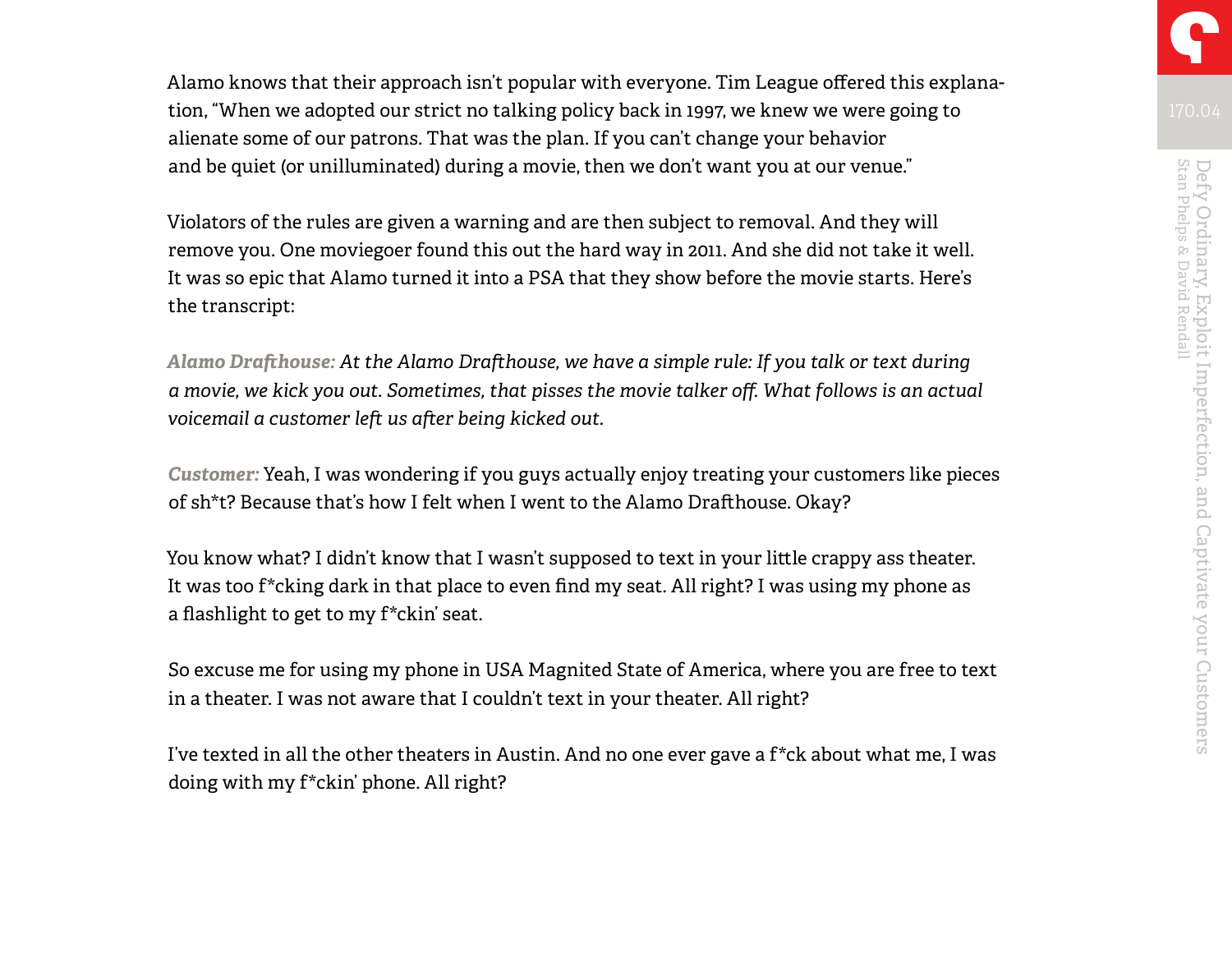And it was on silent. It wasn't on loud. It wasn't bothering anybody. You guys obviously were being assh\*les to me. And I'm sure that's what you do. You know, to rip people off. You take my money and you throw me out. You know?

I will never be comin' back to your Alamo Drafthouse or whatever. I'd rather go to a regularlier theater where people are actually polite. You know?

I'm gonna tell everyone about how sh\*tty you are. And I'm pretty sure you guys are being assh\*les on purpose. So thanks for making me feel like a customer. Thanks for takin' my money, assh\*le!

*Alamo Drafthouse: You're welcome! Thanks for not coming back to the Alamo, texter!*

League is unapologetic. "We wanted to take a hard stand and say that those people are not welcome at the Alamo Drafthouse. So they will get rid of those people and just make it a better place for the rest of the movie-going public."

By the way, the "Don't Talk PSA | Angry Voicemail" also went viral outside of the theater. The video has garnered millions of views on YouTube and was featured by Anderson Cooper on CNN.

Alamo prides itself as a cinema built by movie fans for movie fans. They purposely embraced this complaint to emphasize how serious they are about movies. If you don't like it, you can leave. If they don't like you, they'll make you leave. If you complain, they'll put you on the big screen.

Does antagonizing work? Yes. *Entertainment Weekly* recently named the Alamo Drafthouse the #1 Theater in America and *Wired* labeled them as The Coolest Movie Theater in the World.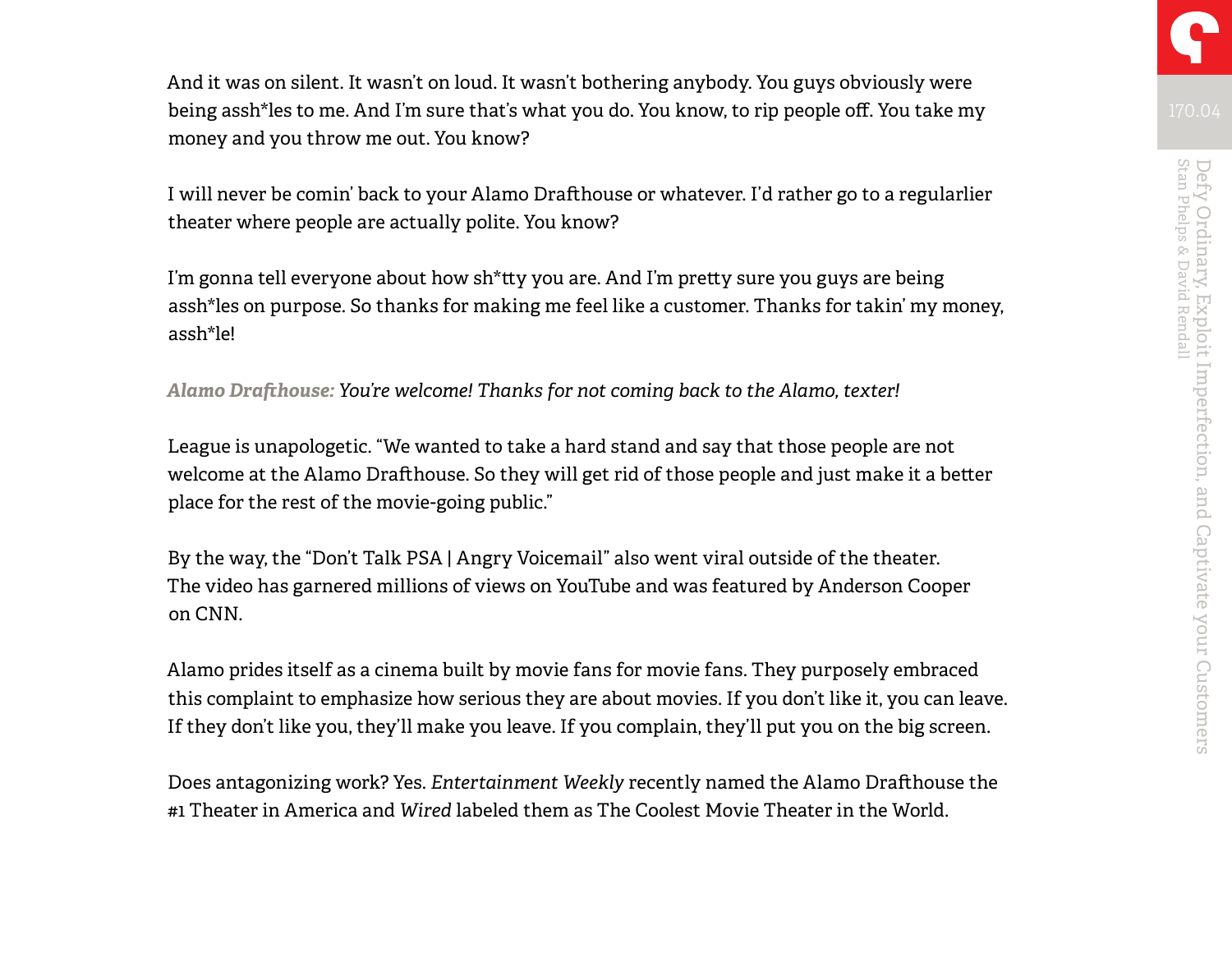## **4. Withholding**

Most brands are trying to be strong, and they want to get stronger. They want to be powerful. This seems to make sense. Be the best. Do more. Expand. Grow. Benchmark your competition and then offer more features, more products, more services, and more locations. But maybe there's a better way.

Withholding is about limitations, restrictions, boundaries, and constraints. That sounds obviously negative. Don't great brands offer freedom? Don't customers want services to be unlimited? Shouldn't the best organizations be everywhere all the time? Even if we don't serve everyone, we certainly want more customers, don't we?

Withholding involves offering fewer options, fewer locations, fewer features, fewer products, fewer services, fewer hours, fewer perks, and fewer discounts. This is about deliberately and relentlessly shrinking the things that everyone else is expanding. It is purposefully doing LESS of what is considered normal by others. By reducing options or completely eliminating them, brands can stand out and differentiate themselves.

**For the last three years, REI has closed its stores and its website on Black Friday.** They call it #OptOutside. It was a purposeful move to separate itself from other retailers. Instead of hitting the mall, the company wants customers to hit the trail. They are encouraging their employees and customers to go for a hike. "We really want this to be a day when people are outdoors, spending time with their families," says Jerry Stritzke, REI's CEO.

When REI announced it would remain closed on Black Friday in 2015, it was regarded as a radical move in an industry that relies heavily on holiday shopping. And messing with Black Friday, which is historically the most lucrative day of the year for many retailers, seemed risky. But withholding paid dividends. In 2017, REI even expanded the #OptOutside campaign by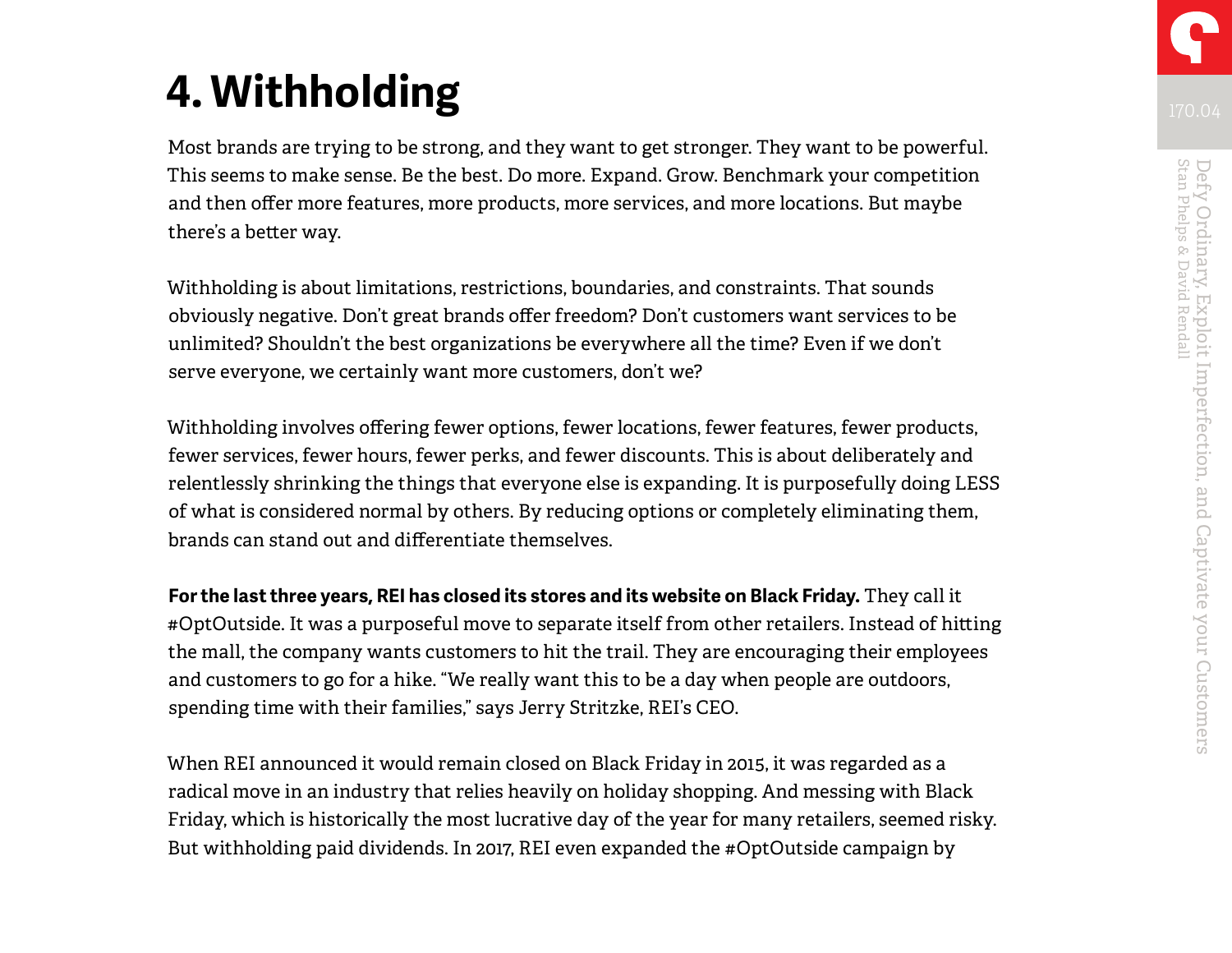creating an online search engine for people to find nearby opportunities for activities such as hiking, rowing, and rock climbing.

How has this deviation from traditional retailers affected REI's business? Sales, profits, and revenues keep increasing every year. Being closed on the biggest shopping day hasn't hurt them. Instead, it has helped them to stand out in a crowded retail space and maybe just make the world a better place.

Withholding … is about deliberately and relentlessly shrinking the things that everyone else is expanding. By reducing options or completely eliminating them, brands can stand out and differentiate themselves.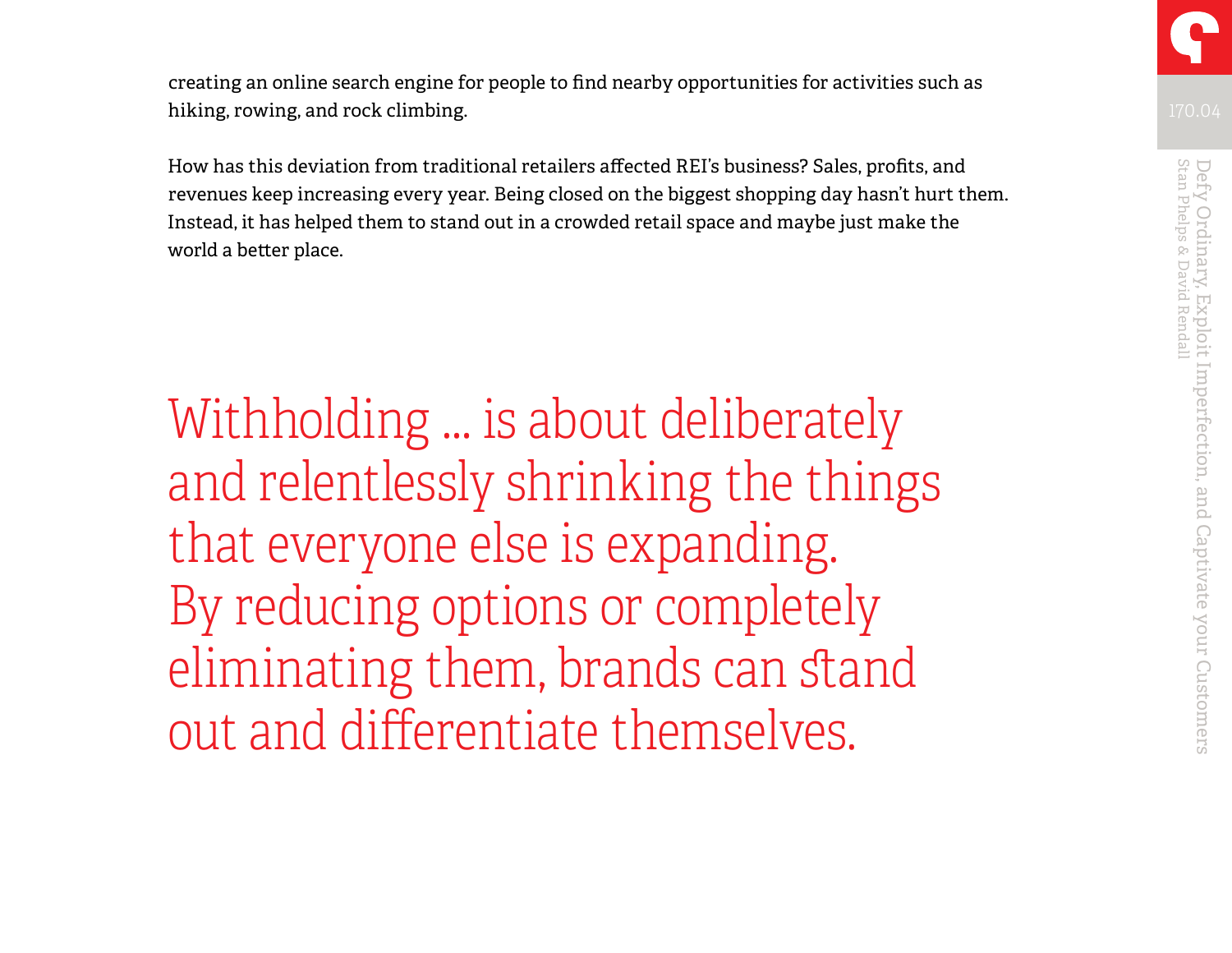### **5. Swerving**

As an example of withholding, we aren't going to explain swerving in this manifesto.

To demonstrate flaunting, we are unapologetic about this omission.

To practice antagonizing, we hope this makes you upset.

### **6. Opposing**

Opposing is doing the exact opposite of what others are doing. It's about being unlike the competition. It's doing things that conflict with traditional methods of doing business.

Opposing brands are unlike other brands. They are contradictory. They operate in a way that is incompatible with everyone else. Opposing involves defying, resisting, and fighting. It's refusing to give in, to yield, to submit, to surrender to the pressure to conform, to fit in, to follow the crowd. Opposing isn't a slight deviation from the norm. It's maximum separation. It's a complete break with convention.

In 1977, James Earl Ray, convicted of assassinating Martin Luther King Jr., escaped from prison in the mountains of Tennessee. After 55 hours, he was found just eight miles away. Lazarus Cantrell thought he could have gone at least 100 miles in the time it took Ray to go just eight. He couldn't, but this gave him an idea for a race, The Barkley Marathons, in the same rugged environment.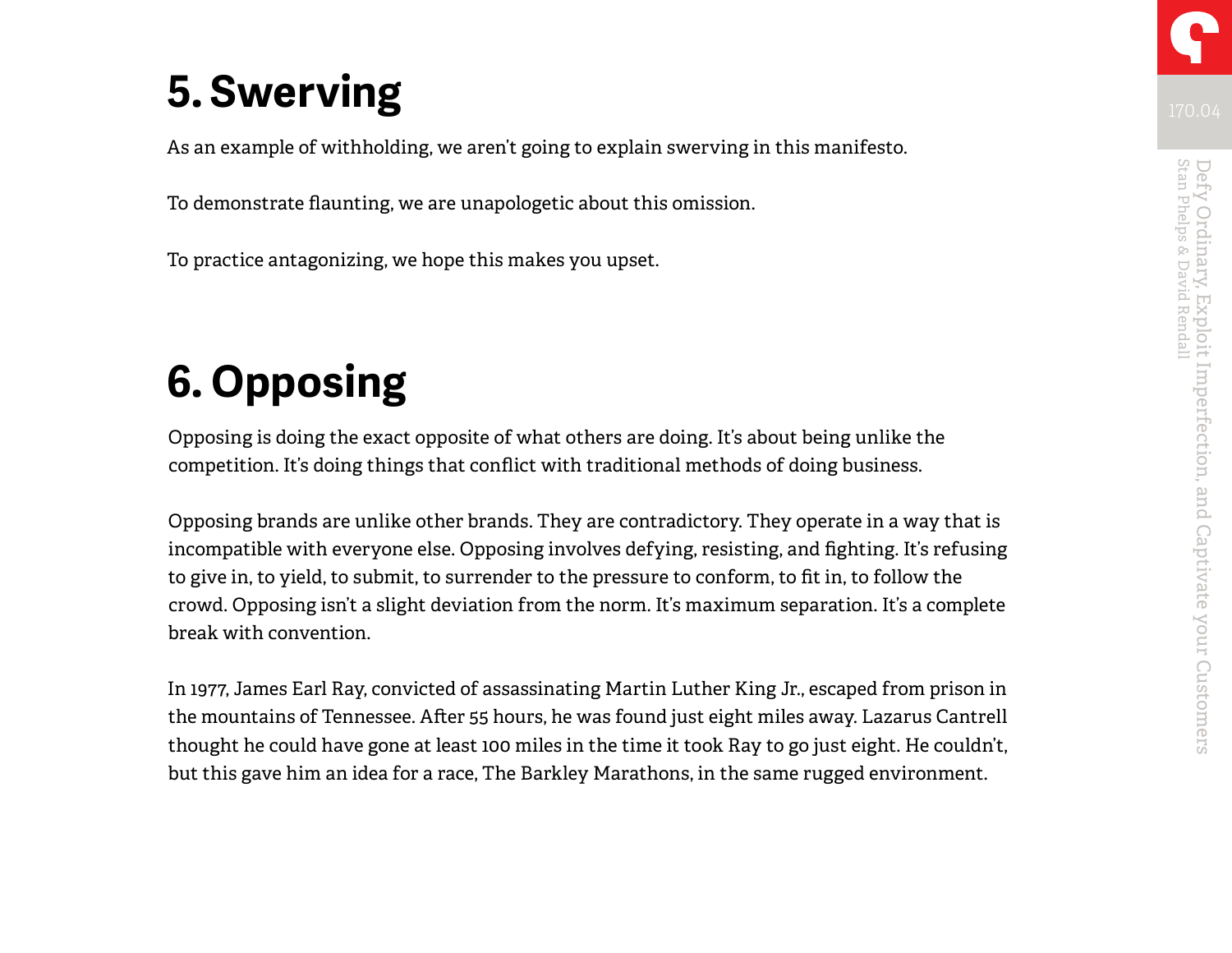It turns out that professional athletes can't run 100 miles over the brutal terrain either. Only 15 of 800 runners have completed the race since the race was started in 1986. In 2006, 30 of the 40 participants were unable to even complete the first two miles! In 2018, there were no finishers.

#### **Let's look at how the Barkley Marathons are the opposite of normal races.**

- Normal marathons have a clear online registration process. The Barkley Marathons have no clear registration process. If you want to race, you need to mail a letter to the race organizer and hope he responds.
- Normal marathons use timing chips to track runners on the course and as they finish. The Barkley Marathons have no electronic timing. Runners collect pages from paperback books from various milestones along the way to prove they've completed the course. For example, if you are runner #22, you rip out page #22 from the book at each checkpoint and bring it back with you in a plastic bag to the finish line.
- Normal marathons provide course markers and maps as well as volunteers to clearly guide runners. The Barkley Marathons do not have a marked course. There is only one map. The course changes each year. You can't take the official map with you, but you can make one for yourself. Each time you finish a lap—there are five 20-mile laps—you have to do the next lap in the opposite direction, just to make navigation that much more difficult.
- Normal marathons offer aid stations with drinks, snacks, water, ice, and medical care. The Barkley Marathons have no aid stations or volunteers or any assistance of any kind. Runners are on their own. They have to provide all supplies and carry everything with them.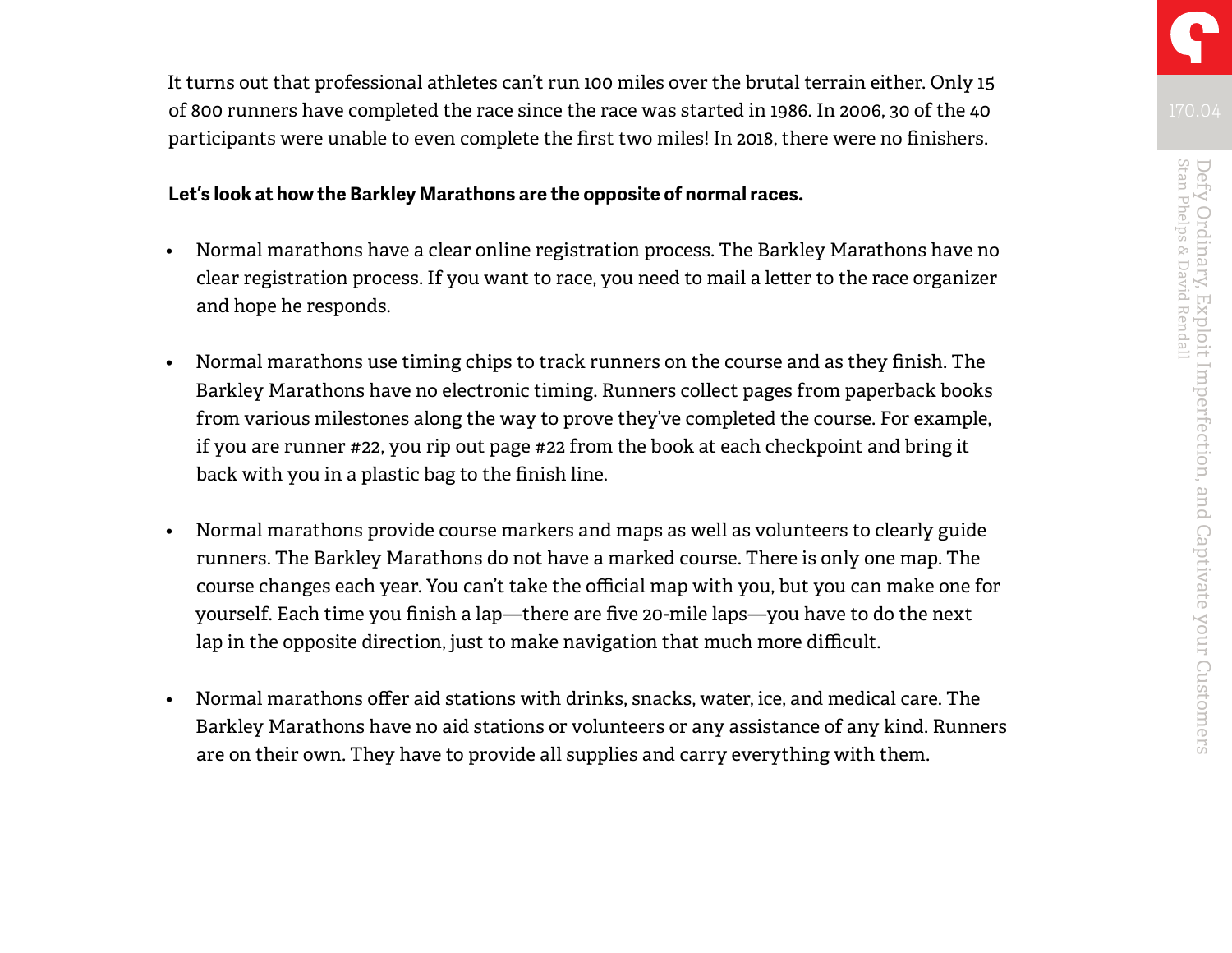- Normal marathons charge a fee of around \$100 to cover expenses or to donate to charity. The Barkley Marathons charge an application fee of \$1.60. Participants also have to bring Lazarus, the race organizer, a license plate from their state/country and an additional "fee" that changes from year to year. One year it was a pack of tube socks. Another year it was a button-down shirt in the race organizer's size.
- Normal marathons provide a clear start time for the race. The Barkley Marathons have no set start time. A race starts an hour after the race organizer blows the conch shell. It officially starts when he lights his cigarette.

The Barkley Marathons is so unusual and so interesting that it was the subject of a very popular Netflix documentary. It is also one of the most desirable races for endurance runners throughout the world.

### **7. Micro-Weirding**

As we collected example for *Pink Goldfish*, we had some that didn't fit into any specific category, but were too good to leave out. So, we created another category, micro-weirding.

When was the last time you had a popsicle? It probably wasn't recently.

When was the last time you had a popsicle at a hotel? You probably haven't.

When was the last time you had a popsicle delivered to you at a hotel? Probably never.

Have you ever complained because popsicles weren't on the room service menu? Probably not.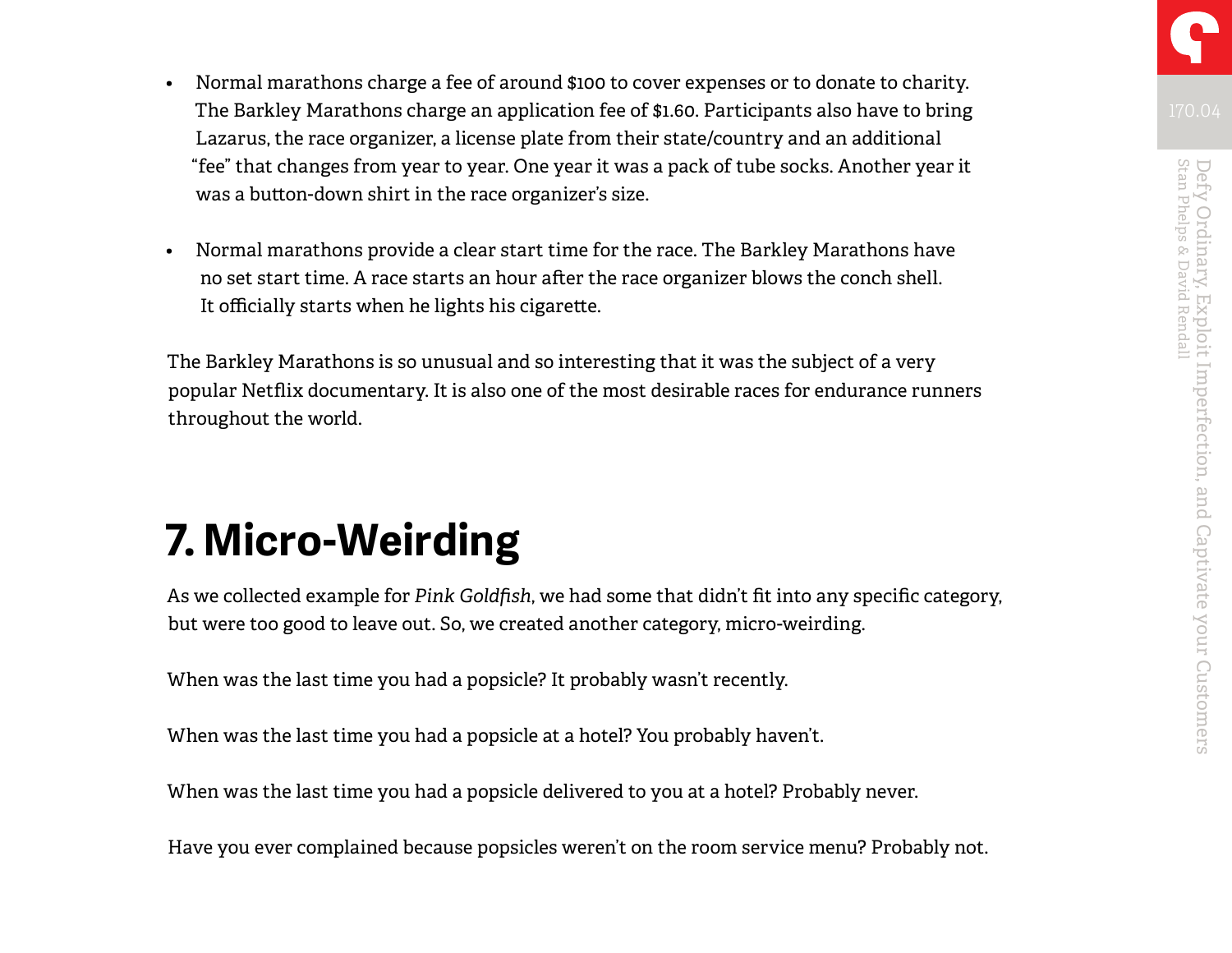**The Magic Castle Hotel is the highest-rated hotel in the Los Angeles area according to TripAdvisor.**  "Out of over 3,000 reviews on TripAdvisor, 94% of guests rate the hotel as either 'excellent' or 'very good.'"

But why are the ratings so high? Wouldn't people rather stay at a consistently luxurious property like the Four Seasons? The Magic Castle Hotel doesn't have an amazing pool or beautiful furniture or lovely rooms. It doesn't have most of the things that you'd expect from a great hotel. What it does have is a Popsicle Hotline.

Here's how it works. There's a red phone on a wall by the pool. When you lift the handset, a popsicle specialist answers and takes your order. You don't have to wait long until an employee, wearing white gloves, brings your popsicles, on a silver tray, at no charge.

The Magic Castle Hotel doesn't have an amazing pool or beautiful furniture or lovely rooms. … What it does have is a Popsicle Hotline.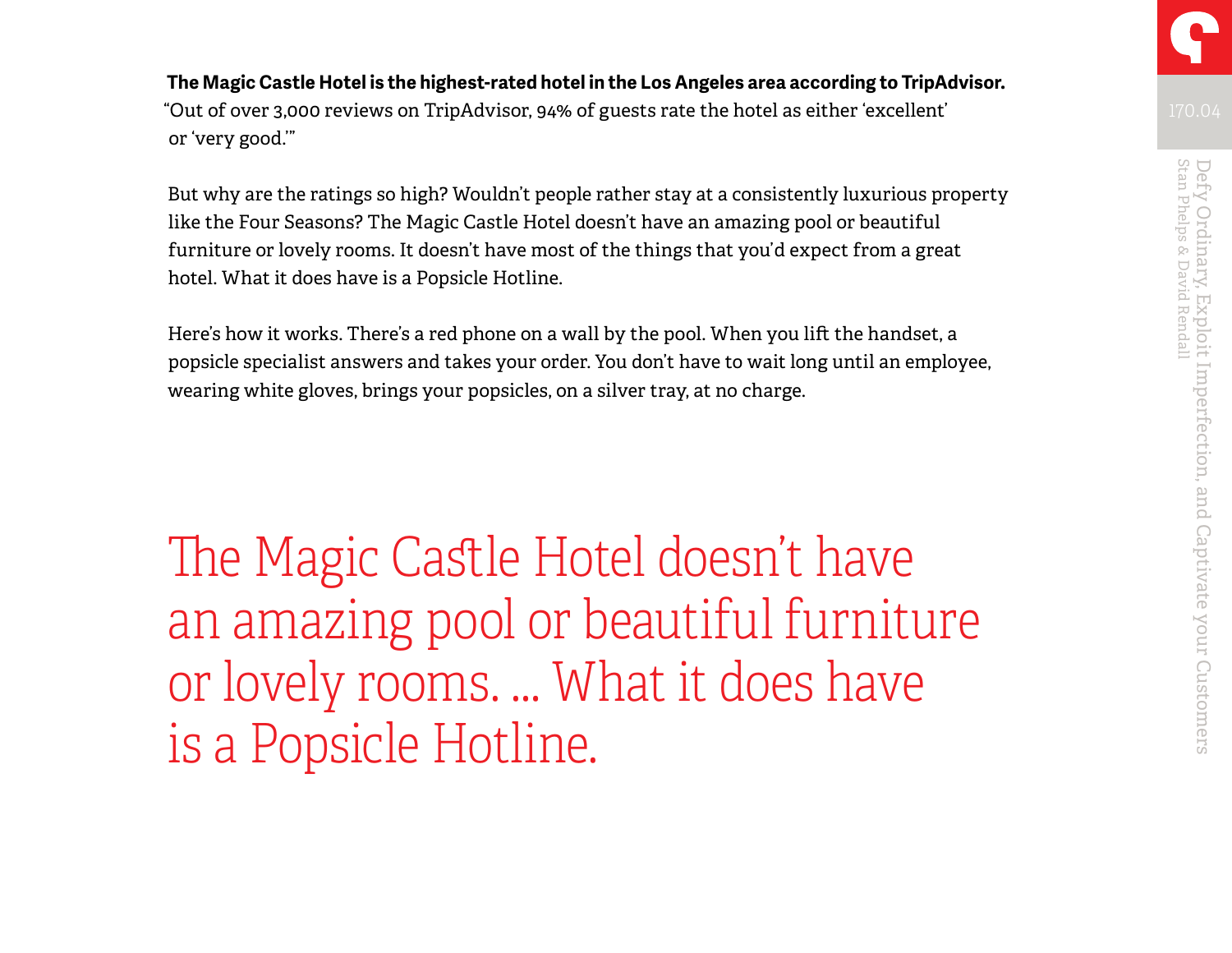In their book, *The Power of Moments*, the Heath brothers categorize the popsicle hotline as a peak moment. They argue that people value and remember small unusual moments more than larger, seemingly more important, services. "What the Magic Castle has figured out is that, to delight customers, you need not obsess over every detail. Customers will forgive small swimming pools and underwhelming room décor, as long as you deliver some magical peak moments. The surprise about great service experiences is that they are mostly forgettable."

If you've been paying attention, you noticed that the seven-step framework is an acronym.

- **F Flaunting**
- **L Lopsiding**
- **A Antagonizing**
- **W Withholding**
- **S Swerving**
- **O Opposing**
- **M Micro-Weirding**

FLAWSOM is a combination of FLAWS and AWESOME.

It's a great way to remember how to create a Pink Goldfish.

**We believe that your company's flaws are awesome.**